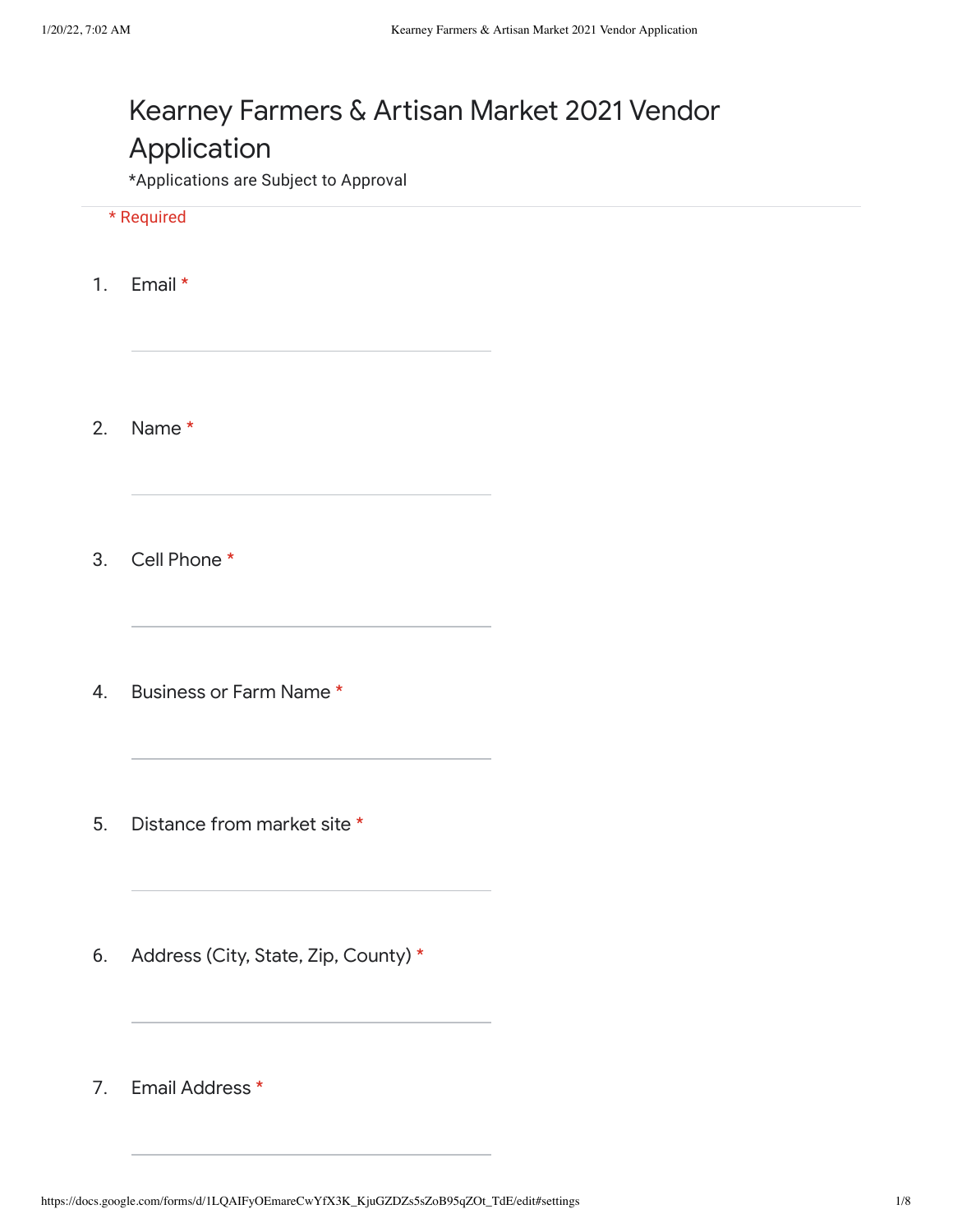- 8. Phone Number \*
- 9. Website
- 10. If different than above, list address where produce is grown or products are made. Distance from Market? \*

11. Describe any stall requirements (size of tent, vehicle with trailer, etc) \*

12. *Mark only one oval.* Do you plan to offer samples at the market? (Clay County TFE required) \*

Yes No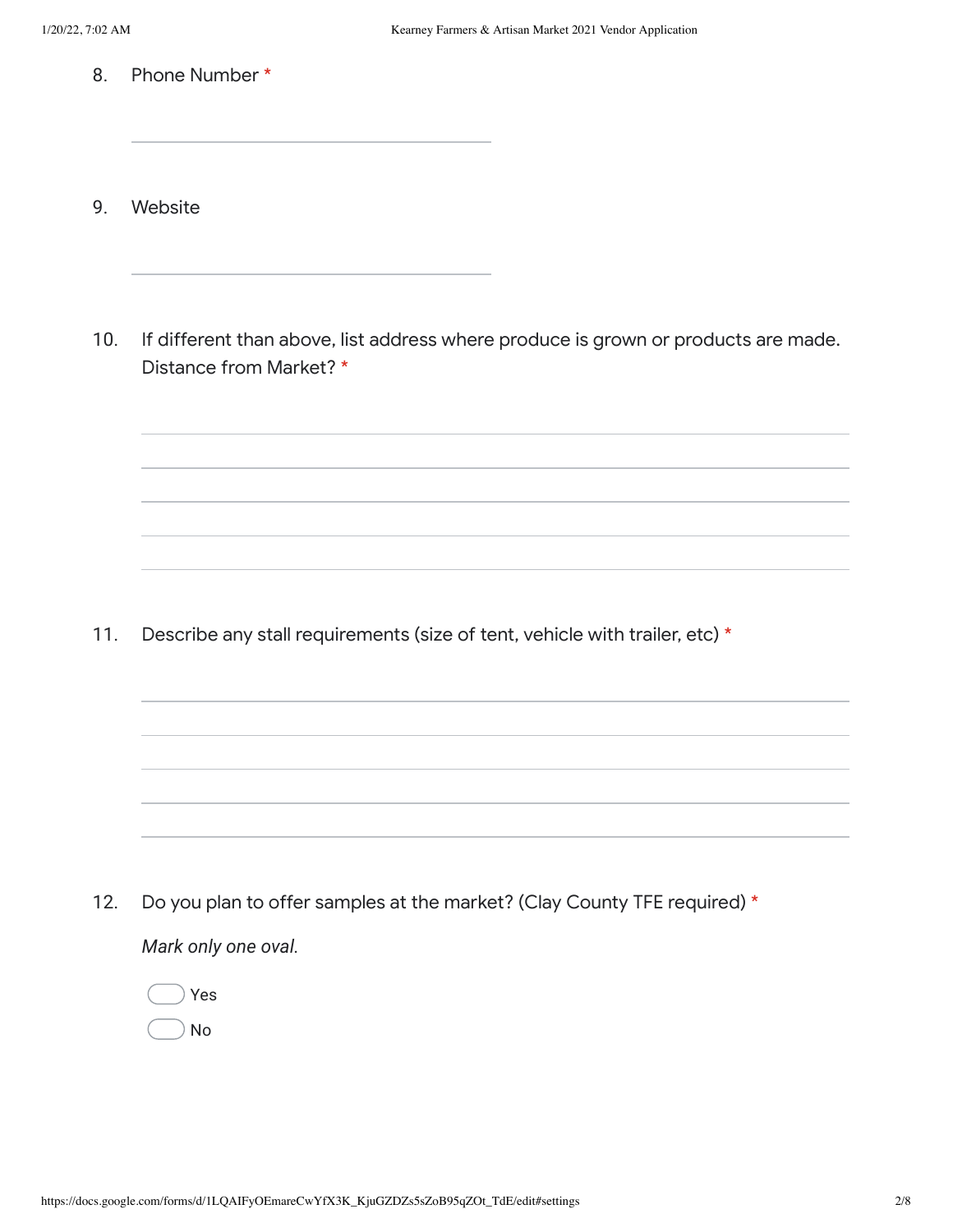13. Are you a reseller? (refer to sign rules) \*

*Mark only one oval.*

|  | Yes |
|--|-----|
|  | No  |

14. List the Specific Items You Expect to Sell (Check all that apply and describe in Other \*

*Check all that apply.*

| Vegetables/Fruits  |  |
|--------------------|--|
| Meat/Dairy/Egg     |  |
| <b>Baked Goods</b> |  |
| Plants/Flowers     |  |
| Artisan/Non-Food   |  |
| Other:             |  |

15. Check all items you have in place. \*

*Check all that apply.*

| <b>USDA Inspected</b>              |
|------------------------------------|
| Approved Source Kitchen            |
| <b>MO Retail Sales Tax License</b> |
| Clay Count Temp Food Estab Permit  |
| <b>Certified Organic</b>           |
| MO Egg License                     |
| Other:                             |
|                                    |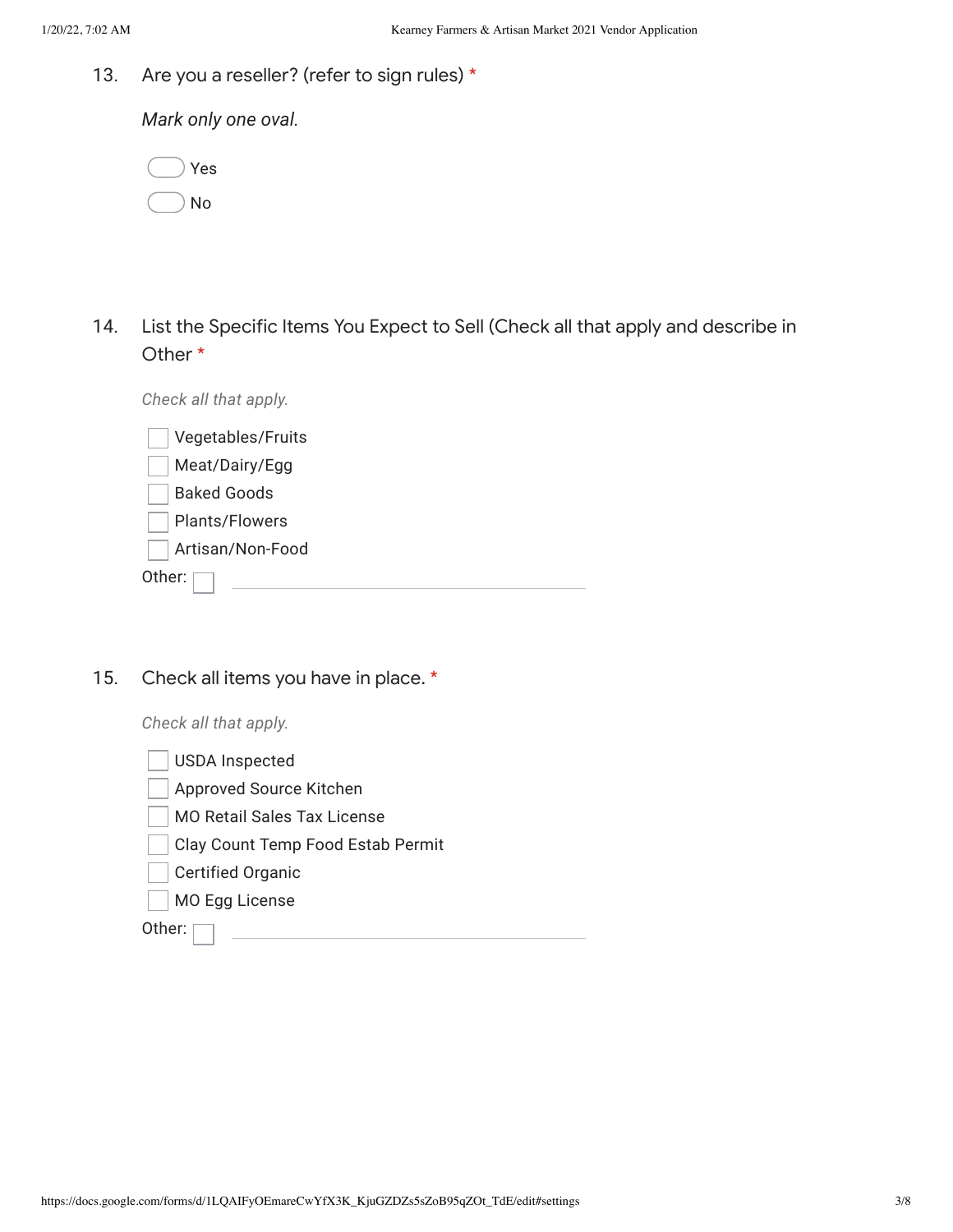16. How often will you attend the market? \*

*Mark only one oval.*

- \$150 Season Pass (23+ Saturdays) 1 Stall (10 wide x 18 feet long)
- \$275 Season Pass (23+ Saturdays) 2 stalls (20 wide x 18 feet long)

 $\big)$  \$105 Seven Visit Pass

\$50 Food Truck Rate a Day (\$150 for four times, message us about season discounts)

 $\big)$  \$35 One Visit Pass

Other: **Other: Other: Other: Other: Other: Other: Other: Other: Other: Other: Other: Other: Other: Other: Other: Other: Other: Other: Other: Other: Other: Other: Other: Other:**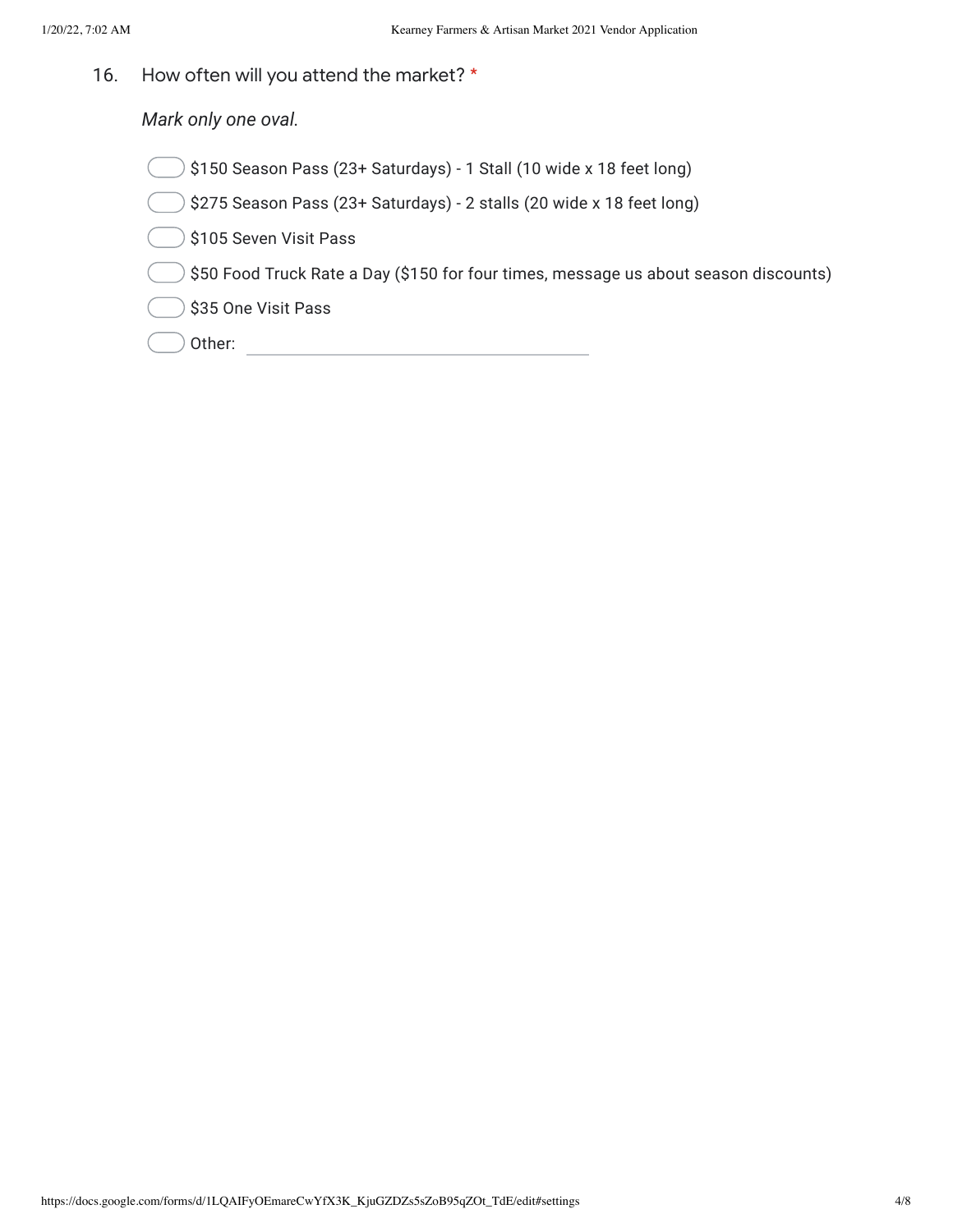17. What is your preferred spot for the market in the map? Please choose your top three choices so we can try to make it happen. \*

| Current      | Kearney School District Admin Building    |                              |
|--------------|-------------------------------------------|------------------------------|
| Layout       | <mark>てはす</mark>                          |                              |
|              |                                           |                              |
|              |                                           |                              |
| Parking      | 22<br>21<br>38                            | $\mathbf{1}$                 |
|              | 37                                        | 0                            |
|              | 24<br>36                                  | 3                            |
|              | 25)<br>35<br>19                           | $\bullet$                    |
|              | 26<br>34<br>18                            | $\bullet$                    |
| Chibog 2 Go  | 27<br>17 <sub>z</sub><br>33               | $\overline{\mathbf{6}}$      |
|              | 28<br>16<br>32                            | $\overline{7}$               |
|              | 29<br>31<br>15                            | $\mathbf{B}$                 |
|              | 30                                        | $\bullet$<br>$\overline{10}$ |
|              |                                           | <b>Community</b>             |
| Food Truck 3 | 14<br><b>Food Truck 1</b><br>Food Truck 2 | Table                        |
|              |                                           |                              |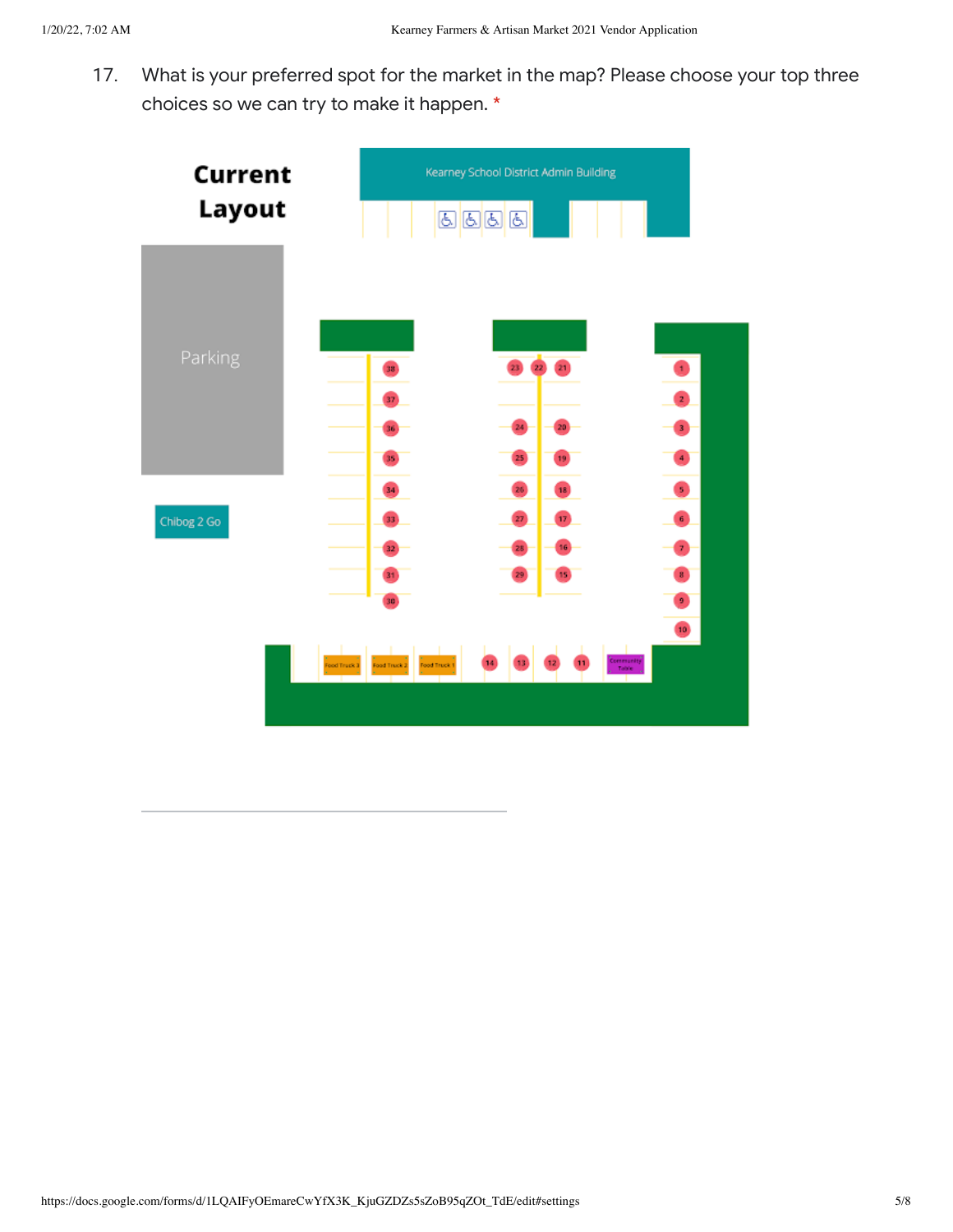## Kearney Farmer's Market Rules

Kearney Farmers & Artisan Market 2021 Rules Location: Nuts & Bolts Parking Lot – NW Corner of 33/92 Hwy – Kearney MO

#### Primary Goals of the Kearney Farmers Market:

To provide a location for an organized Farmers Market, which will be a profitable outlet for local farmers and residents of the Kearney community, and to increase the number of potential patrons in the downtown business district, providing additional opportunities for the downtown merchants to promote and interact with these potential patrons, while providing a reliable resource for an ample selection and variety of high quality fresh and locally grown produce and food products for area residents.

#### What can be sold:

A. Raw agricultural Products: This category includes fruits, vegetables, grains, herbs, flowers, bedding plants and potted plants. Bedding and potted plants, must be grown from seeds, starter plugs, cuttings, bulbs or bare root, and be well established in its current container, by the seller. No resale of pre-finished plants is allowed. No sale of pre-finished plants purchased in individual re-sellable containers. Production records must be maintained and available to the KEARNEY FARMERS MARKET Team if requested.

B. Value-added Agricultural Products: This category includes products made of raw agricultural products grown /raised/produced by a KEARNEY FARMERS MARKET vendor that have been processed. Examples are jams and jellies, salsas, oils, vinegars, baked goods, cider, molasses, ice cream, burritos, sandwiches, picked out nuts, etc., and similar processed products that may not be covered by other KEARNEY FARMERS MARKET rules. Vendors of value-added products must abide by all Clay County Health Department regulations. The value-added product must contain significant/meaningful material grown or produced by the vendor. All value-added products must be listed in the vendor application. If a product is not listed on your application, it cannot be sold without approval of the KEARNEY FARMERS MARKET Team.

C. Artisan Products: This category includes farm, garden, or food related products made without raw agricultural products grown by the vendor. Examples include: juried arts and crafts, handmade soap, handcrafted furniture, other garden related products, pottery and similar items. The member selling them must have created these items. These products are admitted at the discretion of the KEARNEY FARMERS MARKET Team. Any stall with greater than fifty percent artisan products in the members' possession at the opening bell of a market session shall be an Artisan stall. Artisan stalls shall not exceed 30% of the total market.

D. Meat and other Animal Products: This category includes meats, poultry, milk, cheese, eggs, farm-raised fish, honey, wool, leather, and other products derived from animals. All slaughter animals shall be in the vendors' immediate custody, care and control a minimum of fifty percent of the animals' life at the time of slaughter. Vendors must abide by all regulations (Federal, State, and Clay County). All animal products sold at the KEARNEY FARMERS MARKET should come from a known source, no resale of trader or sale barn livestock and no livestock from any condemned or "for slaughter only" herds shall be sold in any form. No live animals are to be sold at the market. No live animals will be displayed without a week's advance permission from the Team. Placement of animals shall be determined by the Market Manager. Animals will be displayed no closer than twenty feet from food products. Eggs require a Missouri egg permit, and handling of eggs and egg products like meringue pies, require proper temperature control.

### Kearney Farmers Market Action Team:

The Kearney Farmers Market Action Team will be made up of one merchant from the Downtown Kearney district, one resident of the Kearney R1 School District, and one Kearney Farmers Market vendor who is an active participant in the market, and resides in the boundaries of the Kearney R1 School District.

### Vendors:

To be a vendor of the KFM, you must be a resident that lives within a 150-mile radius of Kearney, Missouri and have prior approval of the KFM Action Team. A vendor application will need to be filled out and turned in one week in advance of the intended market participation. (The Market Manager may approve an application on a probation basis for a period of one week or until the next KFM meeting, at the Market Manager's discretion.) For the 2017 season, a fee of \$125 will be required for each stall space. The 2017 season will open on Saturday May 6 and close in October. Hours will be 7:00am to 12:00 noon or until you have sold out. Members may only leave the market before 12:00 noon if given permission by the market manager. Vendors need to arrive thirty minutes before the opening of the market. Those who arrive late three times will lose their designated booth space and will be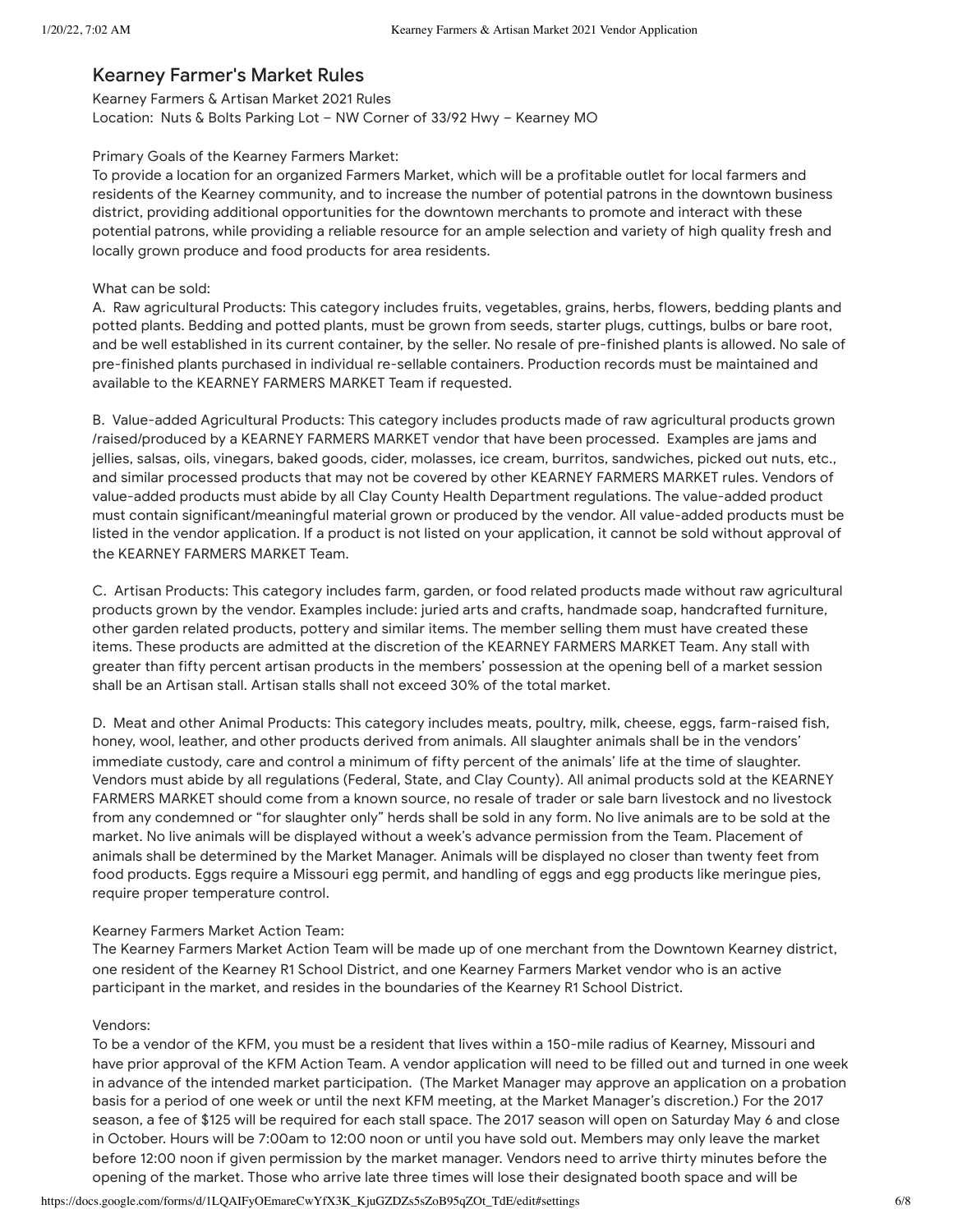#### 1/20/22, 7:02 AM Kearney Farmers & Artisan Market 2021 Vendor Application

directed by the Market Manager where to set up. No disruptions of the market will be allowed by a late arriving vendor. Note: all vendors of the Kearney Farmer's Market are required to familiarize themselves with the laws and requirements laid out by the Clay County Health Dept. related to Farmers Market Regulations. Vendors are expected to abide by these laws and regulations at all times. The KDRG assumes no responsibility for enforcing these laws. The Clay County Health Department has assured us that they will be inspecting the market at their discretion. No sampling is allowed, without a Clay County Health Dept. temporary food permit prominently displayed. Contact Clay County Public Health Department at 816-595-4200.

#### Stall Space:

Stall space width will be limited to increments of 10 feet measured on the parking lot. Depth is left to the discretion of the Market Manager.

#### Signs:

Each vendor is required to display at all times, (in a prominent location), a vendor information sign. This sign will include business name, owner, address, and phone number. The form for this sign is available from the KEARNEY FARMERS MARKET Market Manager. Also, a sign indicating the origin of the produce or product and whether it is grown by the vendor or is a resale product. Vendors are encouraged to list additional information such as (vendor does not spray, Organic, (only if it is certified), no chemical fertilizer, and etc.) All Clay County Health Department permits must be prominently displayed during market hours.

### Produce:

Vendors are required to sell only agricultural produce grown on farms within a 100 mile radius of Kearney, Mo. Although this market would be most favorable to farmers who only sell what they grow themselves, produce may be purchased for resale if it is grown by a farmer within the 100 mile radius. Signage would then indicate the origin of this produce. The current homegrown to resale percentages are 75% homegrown to 25% resale. These percentages will be set by the KEARNEY FARMERS MARKET Team on an annual basis. Exceptions will be made for the May and June markets as the Team deems best for the current growing season. Farmers are permitted to sell: fresh fruits, vegetables, plants, trees, fresh and dried flowers, herbs, and nuts. Other items will be approved by the KDRG FM Team on a case by case basis.

### Artisan and Specialty vendors:

Artisan and special vendors from a 150-mile radius of Kearney, Missouri are permitted to make application to the KDRG FM Team for booth space at the market. Products offered will be approved by the Team on a case by case basis. The Artisan and Specialty products must be a high quality product or service that the KEARNEY FARMERS MARKET Team feels would add to the atmosphere and variety of the market. All items offered by the Artisan and Specialty vendors must be produced by the vendor. No items purchased for resale are permitted in this category of vendors. Samples of products may be required by the Team in determining as to what is, and is not appropriate for the market. Artisan and Specialty Vendors may not exceed 15% of the total market.

### Canopies, Umbrellas, and Potential Hazards:

Each Vendor is responsible for making sure their selling area is safe. All canopies and umbrellas must be weighted or tied down at each corner. Each vendor is also responsible for their own trash. Please no dumping of spoiled or waste produce. Each vendor is expected to leave their space clean upon departure.

#### Special Markets:

Special Markets if any, will be determined by the KEARNEY FARMERS MARKET Team. Fees for special markets if any will be set at the time of designation.

#### Amendments:

The KEARNEY FARMERS MARKET Team reserves the right to amend these rules at any regularly scheduled Team meeting, without notice, by a 2/3rds vote of the Team.

#### Solicitation:

Solicitation is prohibited in the market at all times.